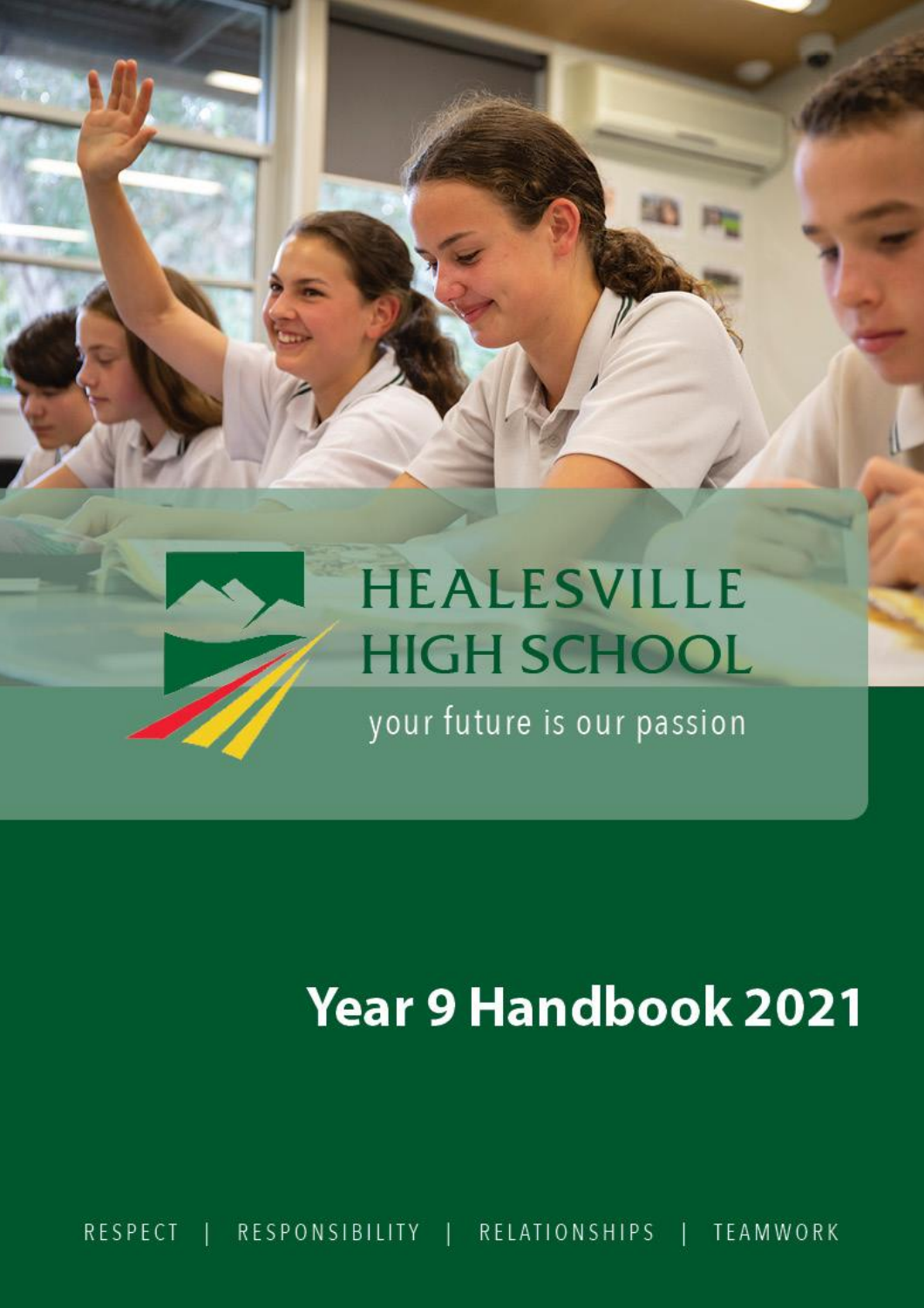# **Contents**

# **Year 9 Subjects**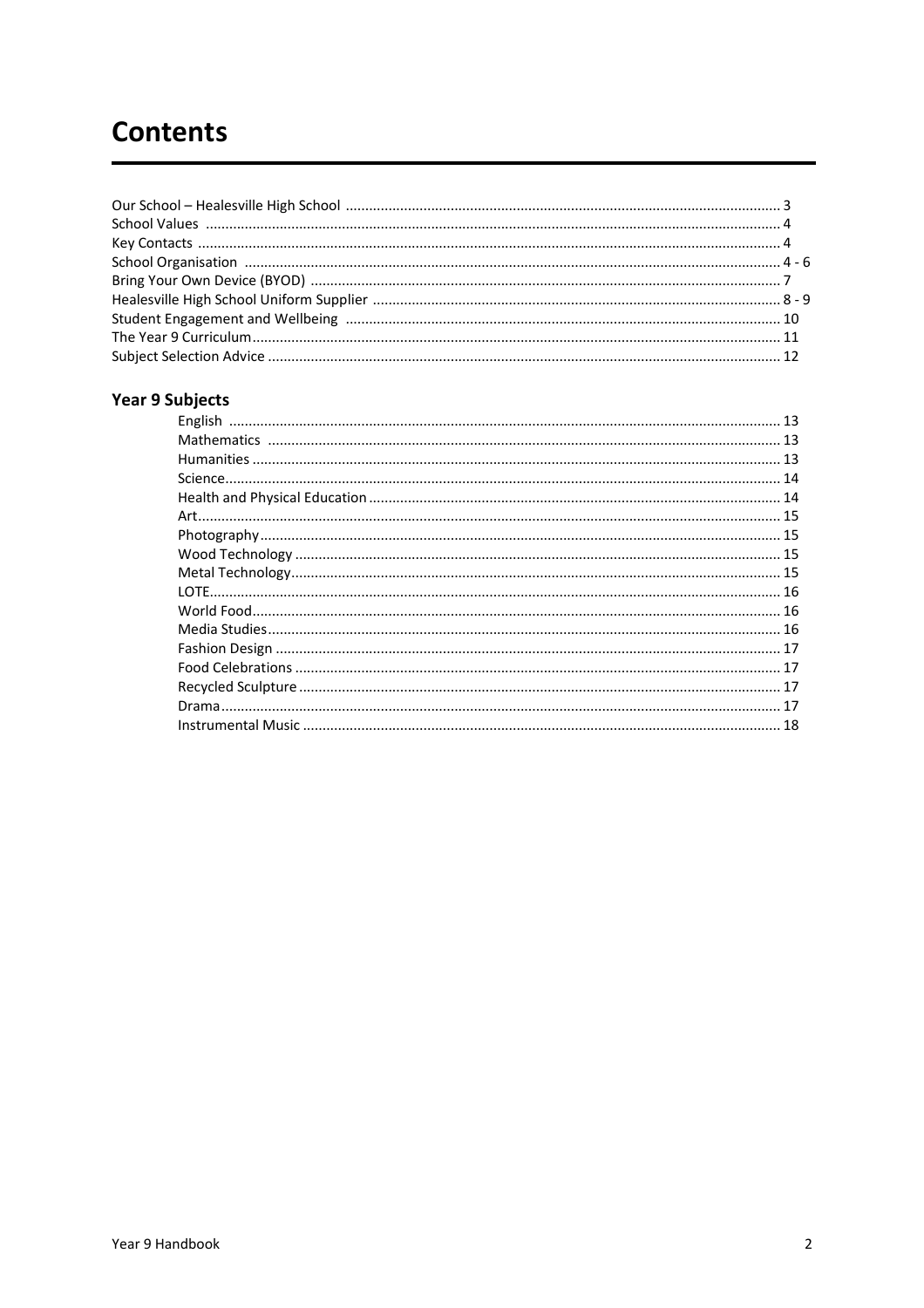# **Our School – Healesville High School**

Healesville High School is a medium sized state secondary school uniquely positioned in the Yarra Valley. Our reasonably small enrolment allows personalised attention and planning of programs for students and allows them to fully develop their talents and abilities in an environment that emphasises co-operation and mutual respect. We provide a broad curriculum and full VCE, VET and VCAL programs. Students benefit from small classes and ample teacher attention - something that certainly helps our students to achieve academic excellence.

At Healesville High we firmly believe that all children can learn and achieve success. Through our school's Strategic Plan, we have developed a curriculum program and teaching strategies which make learning relevant and engaging. Teaching and learning have the highest emphasis at our school with student wellbeing an ongoing priority. We aim to build and develop the school values of Relationships, Respect, Responsibility and Teamwork in our students.

# **Small school, big opportunities**

Our students have access to numerous opportunities, all aimed at enriching their secondary school experience. The school is proud to have outstanding specialist facilities including a state-of-the-art Trade Training Centre and extensive senior school facilities, housed within a specially designated VCE building. Our science and visual arts facilities are extensive, and we are extremely fortunate and proud to have a purpose-built studio arts exhibition space and an examination centre.

Students can compete in sport at school and interschool level and participate in a high-quality Outdoor Education program at Senior School level. Sporting facilities include an indoor heated swimming pool, two basketball stadiums, a gymnasium and weights room. We have a 250-seat performing arts centre and run an annual school production, which for many students, is the highlight of their school year. Under the expert guidance of our Art staff, students can join the 'Art Factory'. This program allows students to explore and develop their artistic pursuits and passions and to exhibit their work. Our Instrumental Music program is exceptional, and we are regarded as having one of the strongest programs in the outer east area.

A key strength of our school is that we really know our students. Our small size enables our staff to personally know all students; their strengths, areas for development and their individual needs. This helps us to create an environment where your child really feels like they belong.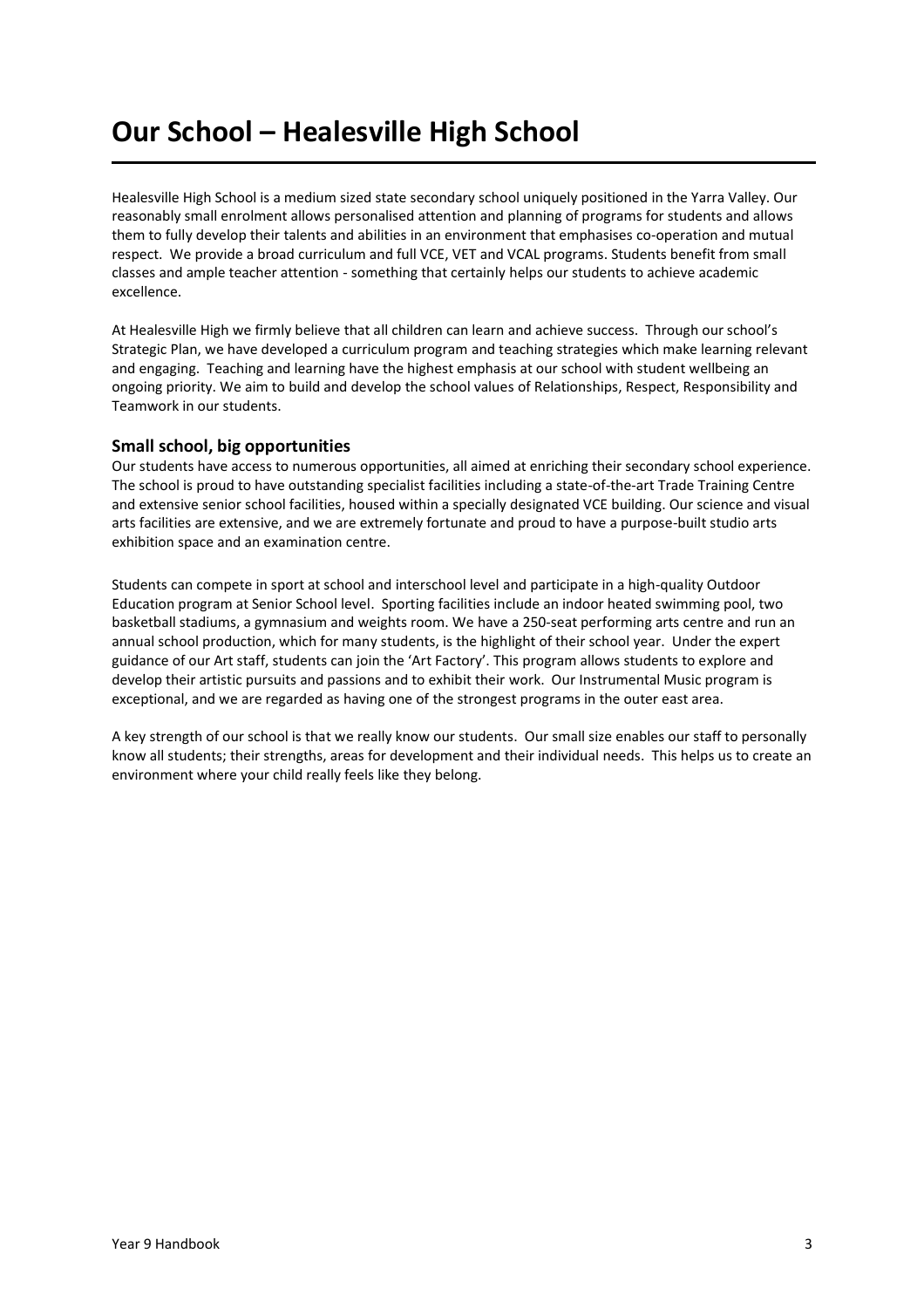# **School Values**

Our school has four key values. We believe that by promoting and teaching these values, our graduates will be able to experience success and make valuable contributions to the wider community.

| <b>Respect</b><br>Care for self, others and the environment<br>$\bullet$<br>Accept and embrace diversity<br>$\bullet$<br>Tolerate different opinions<br>$\bullet$ | <b>Responsibility</b><br>Be accountable for your actions<br>Make a commitment to all that you do<br>$\bullet$<br>Act in a fair and reasonable manner<br>$\bullet$ |
|-------------------------------------------------------------------------------------------------------------------------------------------------------------------|-------------------------------------------------------------------------------------------------------------------------------------------------------------------|
| <b>Relationships</b>                                                                                                                                              | Teamwork                                                                                                                                                          |
|                                                                                                                                                                   |                                                                                                                                                                   |
| Be trustworthy and honest<br>$\bullet$<br>Get along with others<br>٠                                                                                              | Cooperate and share<br>Learn together in a supportive way<br>$\bullet$                                                                                            |

# **Key Contacts**

**Principal Allan Rennick**<br> **Allan Rennick**<br> **Assistant Principal Assistant Principal Assistant Principal Head of Junior School** Scott Fisher **Year 9 Manager** Manager Mahendra Mehra **Head of Senior School** Gabby Plunkett **Director of Curriculum Nicole Schoch Nicole Schoch Careers & VET Managers Careers & VET Managers Holly O'Brien / Gayle Shelley Student Wellbeing Manager Lisa Mathieson** 

# **Domain Leaders**

**Art/Technology** Emma Lumsden **English** Karl Fritzlaff **Health & Physical Education/Sport** Trent Morison **Humanities** Shelley Morley **Mathematics Example 2018 Example 2018 Example 2018 Example 2018 Example 2019 Example 2019 Example 2019 Science** Aparna Khanna **Instrumental Music Amanda Morrison VCAL VCAL Nicole Schoch** 

# **School Organisation**

### **Bell times**

| Session 1               | $8:50$ am - 9:40am      |  |
|-------------------------|-------------------------|--|
| Session 2               | $9:40$ am - 10:30am     |  |
| Recess                  | $10:30$ am - 11:00am    |  |
| Session 3               | $11:00$ am - $11:50$ am |  |
| Session 4               | $11:50$ am $-12:40$ pm  |  |
| Lunch                   | $12:40$ pm $-1:35$ pm   |  |
| Session 5               | $1:35$ pm $- 2:25$ pm   |  |
| Session 6               | $2:25$ pm $-3:15$ pm    |  |
| Buses leave from 3:25pm |                         |  |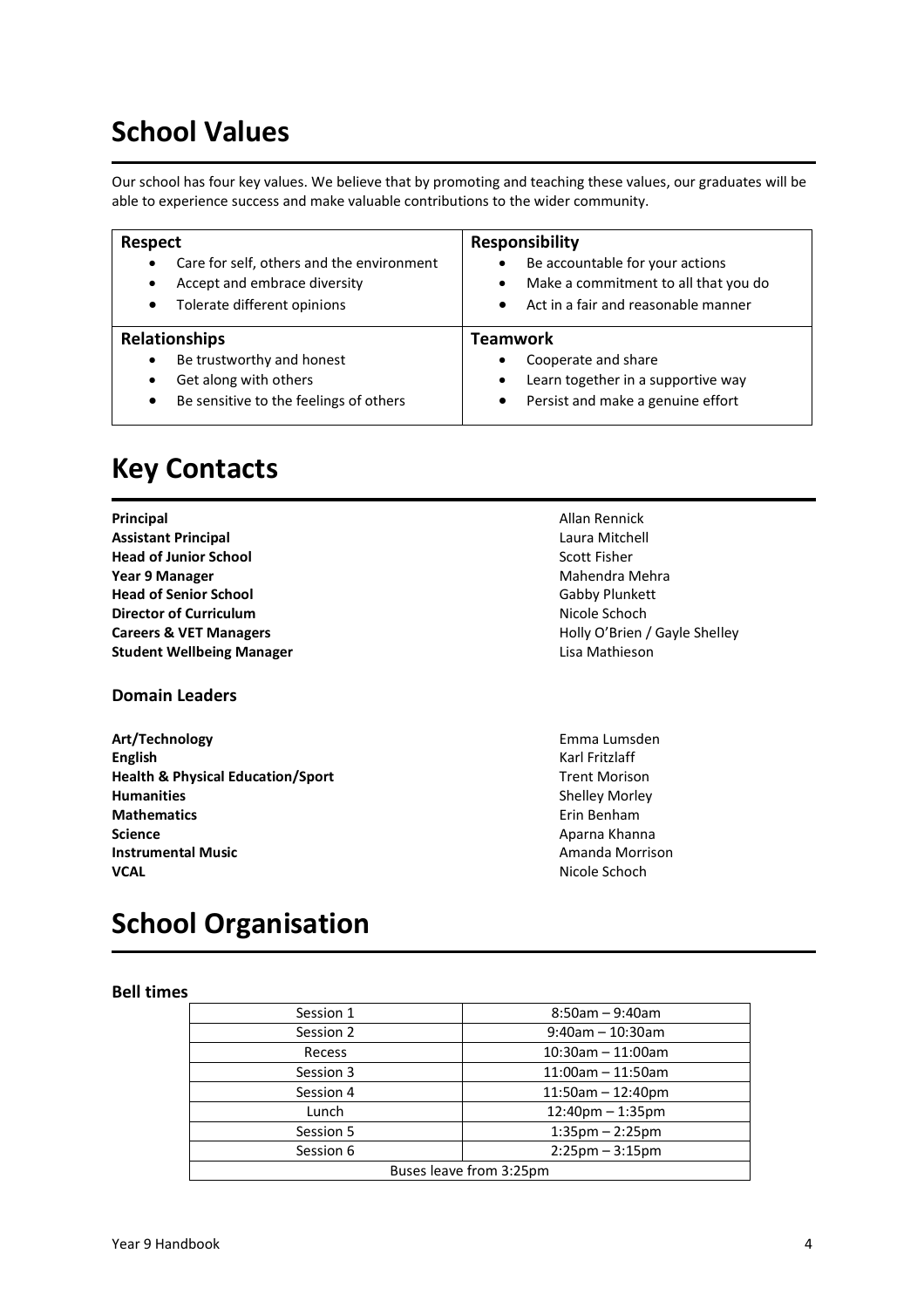# **Attendance**

Attendance at all classes is compulsory. Regular punctual attendance at school helps social adjustments as well as academic development. Parents are encouraged to contact the school over matters of concern including notification of student absence and any required appointments with staff. If a student is to be absent for an extended period due to illness or family reasons, the school would appreciate a phone call to inform us of the situation. The Year 9 Manager can arrange for work to be sent home if necessary.

### **Arriving late**

Students who arrive after 8:50am must report to the general office to obtain a late pass to present to the class teacher and it will be recorded on the attendance roll. A note or phone call should be provided to avoid a lunch time detention.

#### **General Office**

The General Office is open Monday to Friday from 8.15am to 4.30pm. After hours the school's answering machine is available for messages to be left. Students pay monies and return permission forms for school activities to the General Office.

#### **Compass School Manager**

The school uses Compass online management system to streamline many school operations including attendance, communication, event management and reporting.

#### **Buses**

Students living greater than 4.8km from the school are provided free school bus travel and routes and schedules are given upon enrolment at the school for students. However, students intending on travelling on the public bus will be expected to pay using a Myki.

#### **Homework**

In general, Year 9 students should expect to spend 5 - 7 hours per week completing class work, set homework or study.

#### **Textbooks and Stationery**

Students are required to purchase the required materials listed for each subject. Textbook/stationery lists and order forms were included in the enrolment packs for each student and may be placed through the school supplier Lilydale Books, 1/25-27 Hightech Place, Lilydale.

#### **Curriculum Materials and Service Charges**

The School Council sets the Curriculum Material and Services Charge. Families who experience financial difficulty can discuss payment options with the Principal.

#### **Reports**

Students will be assessed against the Victorian Curriculum and will receive ongoing reporting and feedback throughout the year. An Interim Report is issued at the end of terms 1 and 3 and consists of a progress report on each student's application to their studies, behaviour and attitude. At the end of each semester, students will receive a detailed report on each subject indicating the student's standard of achievement in Common Assessment Tasks, commitment to learning and their level of personal and social behaviours. Student reports can be accessed by parents via Compass.

#### **Newsletter – 'Connections'**

The school newsletter 'Healesville Happenings' is issued fortnightly and contains news of events, developments and achievements at the school. Parents can receive this either by email or via the school website. It is hoped that all parents take the time to read this. Students and parents are also encouraged to access school information through our Facebook page.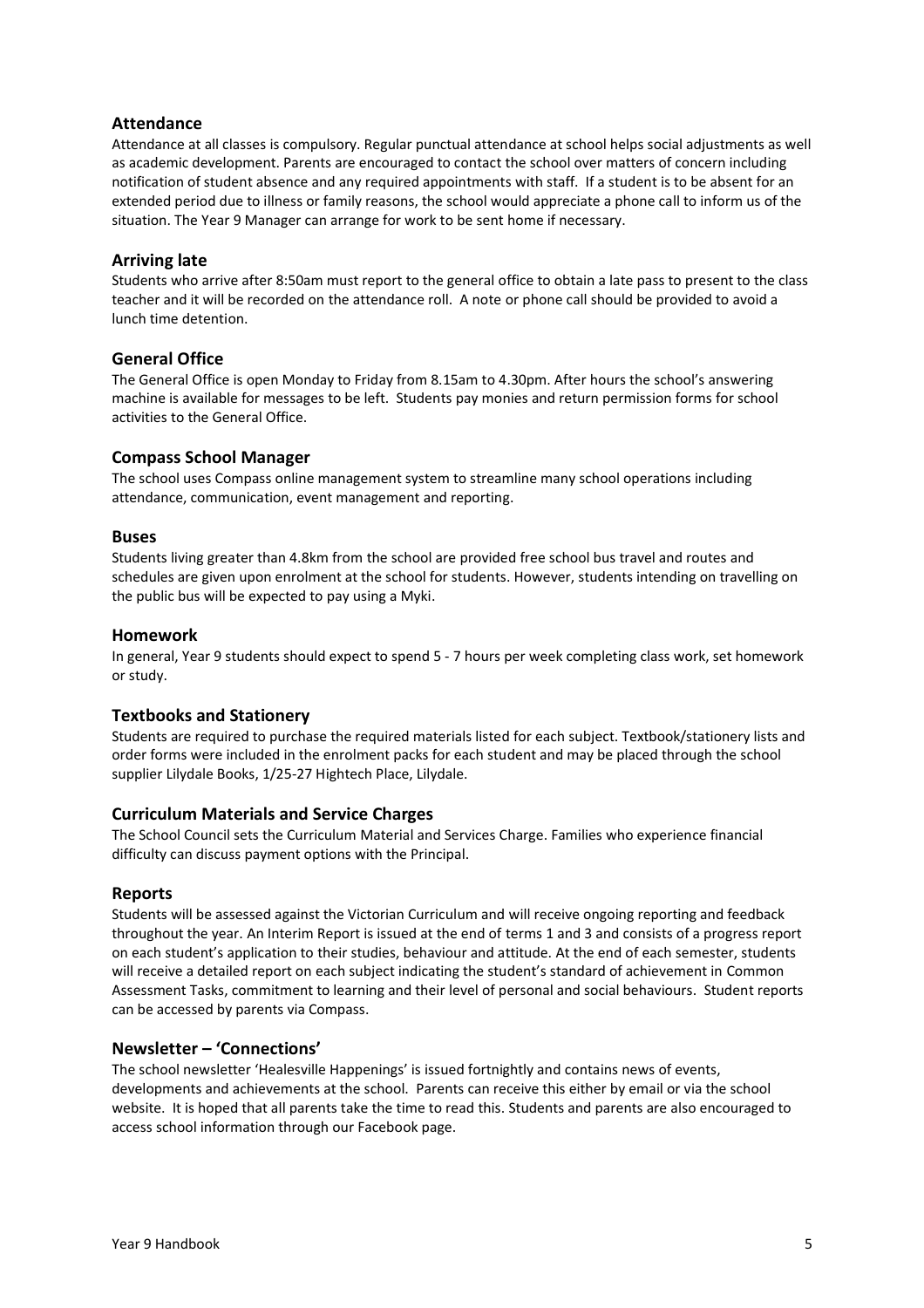# **Cafeteria**

The school's indoor cafeteria is open before school, at recess and lunchtime. Every Wednesday morning some breakfast is provided for students by a volunteer breakfast program which is co-ordinated by our Student Wellbeing team.

# **Library**

The Library Resource Centre is open from 8.30am to 4.00pm including recess and lunchtime. It contains study areas, computer facilities and recreational reading areas. Students have ready access to a vast array of resources including a comprehensive research and reference collection, a regularly updated selection of novels, magazines and audio-visual material.

# **Indoor Heated Pool (Jack Hort Memorial Pool)**

Students have free access to a 25m indoor heated pool at lunchtime. This facility is located on the school grounds and is also used in some Physical Education, Outdoor Education and Sport and Recreation classes.

# **Student Services - Student Wellbeing Centre**

This centre is led by the Student Wellbeing Manager and provides a variety of services to support students throughout their schooling. Professionals in this area include an Educational Psychologist (learning assessments), Psychologists, Social worker and an Adolescent Health Nurse.

### **Doctors in Schools**

Healesville High School is a 'Doctors in Schools' partnership school. We have a fully equipped doctor's clinic and Health Nurse on site and students have access to this facility on Tuesdays. See Lisa Mathieson to make an appointment.

#### **Houses**

Students are placed in a House when they enrolment at the school.

### **Dennis** - Red **Yarra** - Yellow **Riddell** - Green **Maroondah** - Blue

Student performances in whole school sport events such as Swimming, Cross Country and Athletics contribute points towards their house score, with a perpetual trophy presented to the winning house at each carnival.

### **Maths Help**

Students from Years 7-12 may attend these sessions if they require assistance with homework, assignments or general numeracy curriculum support. Maths Help sessions run on Tuesday afternoons from 3:20pm-4:20pm.

### **Sport**

Our intraschool sports program includes the annual Swimming and Athletics Carnivals, as well as the School Cross-Country event. Students wanting to represent the school in interschool sports, through School Sport Victoria (SSV), can do so in athletics, swimming, cross-country, cricket, volleyball, tennis, baseball, badminton, softball, table tennis, netball, AFL football, soccer, hockey and basketball.

### **Camps**

There will be an annual year level camp in Term 4. Further information will be provided in 2021.

### **Student Leadership**

Two students from each year level are selected at the start of each year to participate in our Student Voice group to represent their peers. Meeting on a fortnightly basis throughout the year, this group discusses school issues, fundraising activities and school events.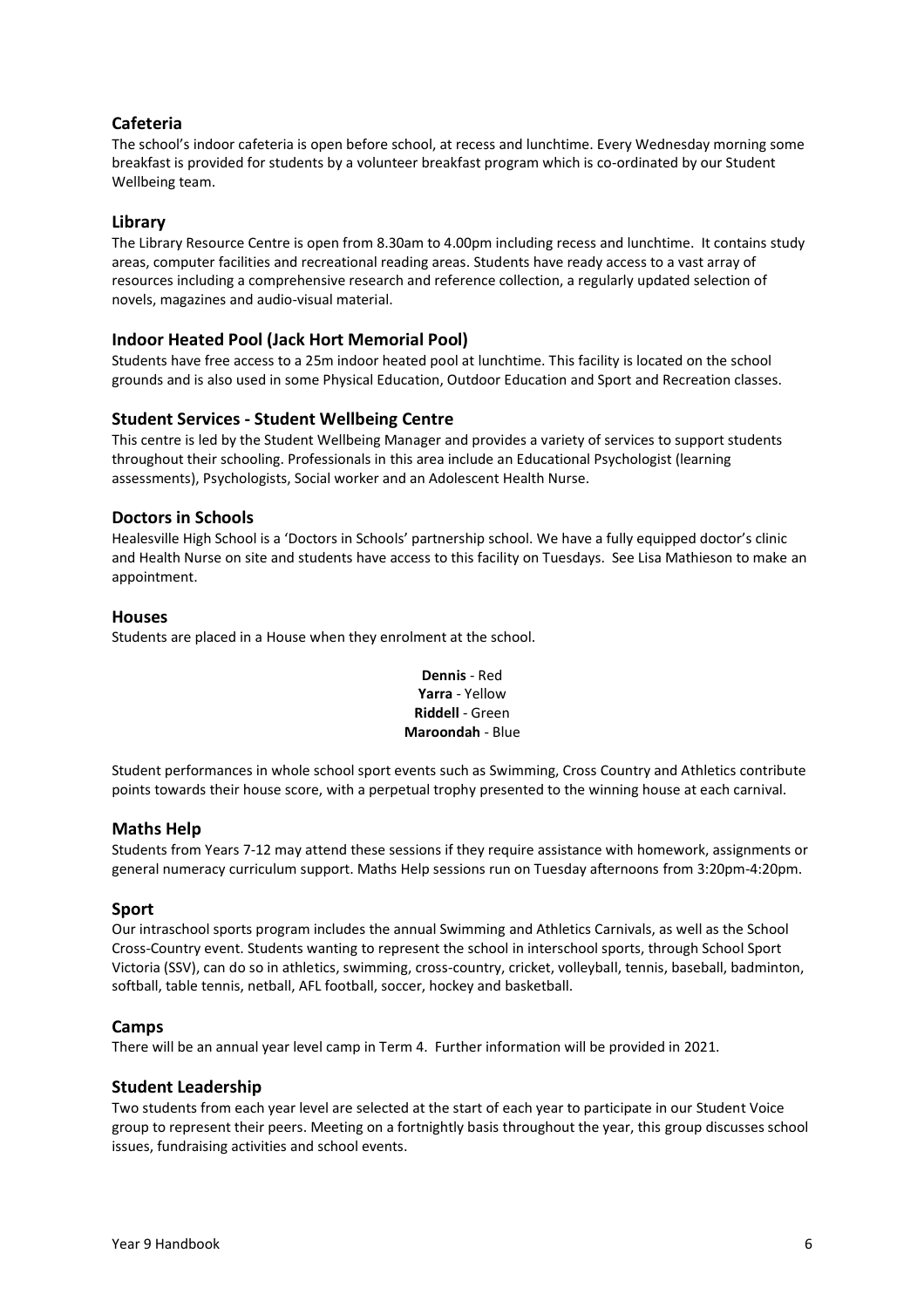# **Bring Your Own Device (BYOD)**

Healesville High School have moved to a Bring Your Own Device model for computer access at the school and have partnered with Department of Education and Training preferred suppliers of IT equipment. These companies include JB Hi-Fi Education Solutions, Learning with Technologies and eduNET.

### **Free Wireless**

All students will have the ability to connect to the wireless network and we will help students connect to our servers / printers and other services. We will have all computers connected to our wireless network, printers, and services within the first two of weeks of term one.

#### **Free Software**

All students will have access to Free Microsoft Office and access to all the educational software available through a username and password that we will give to the students in an in-service to be ran in January 2021 or anytime throughout the year. You will find more information about this on our website. Some of the software titles include; Adobe, Wolfram and Freeware.

#### **In case you get stuck!**

There are links to each of the school providers on the Healesville High School website. [www.healesvillehs.vic.edu.au](http://www.healesvillehs.vic.edu.au/) under the Enrolment – BYOD.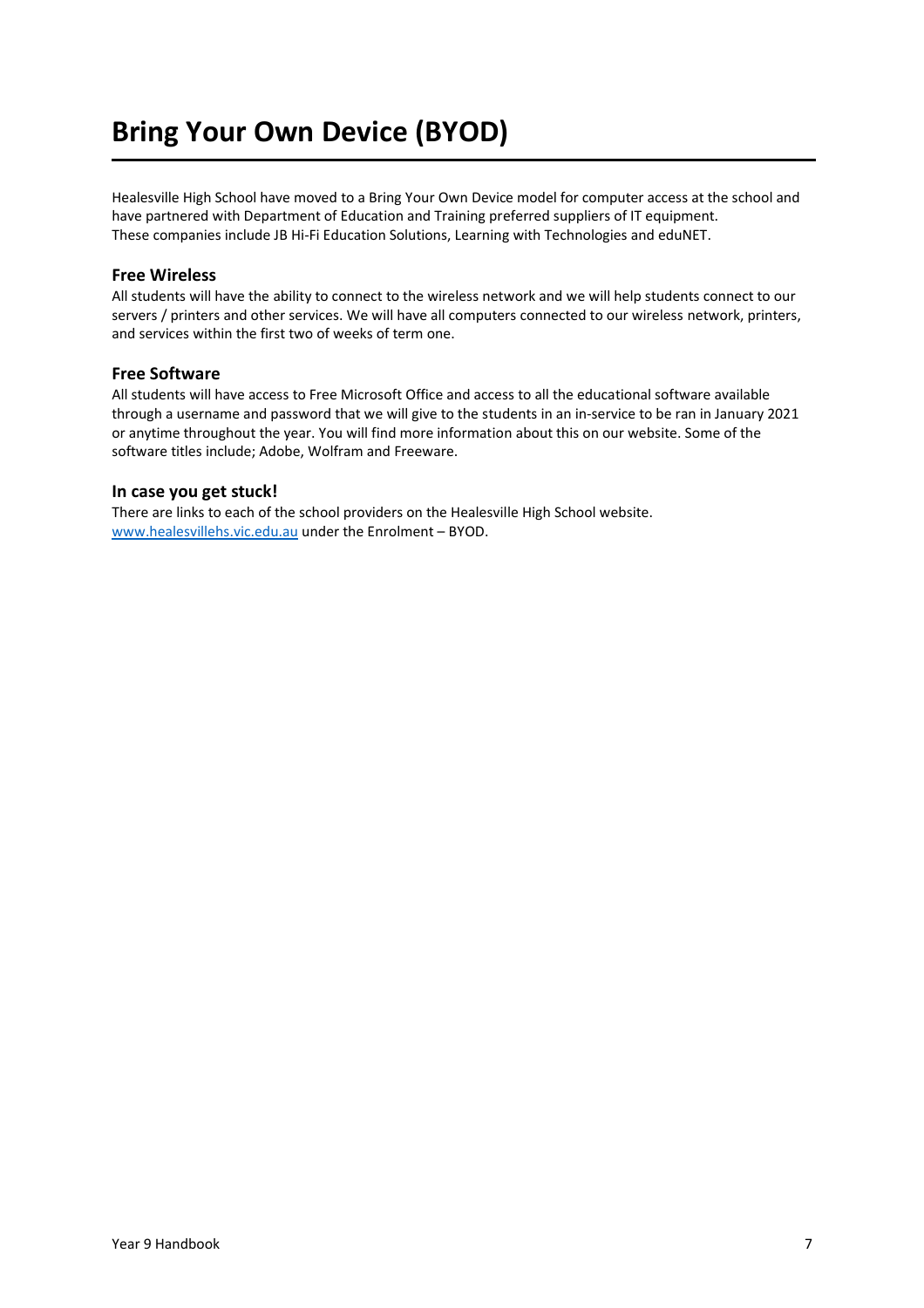# **Healesville High School Uniform Supplier**



Unit 8A, 51 Lusher Road, Croydon VIC 3136 Phone: (03) 9768 0336

# **REGULAR TRADING HOURS\***

Tue to Fri: 9:00am - 5:00pm Sat: 10:00am - 1:00pm

# **EXTENDED TRADING HOURS\*\*** 18/11/2019 to 7/03/2020

Mon to Fri: 9:00am - 5:00pm Sat: 9:00am - 1:00pm



# **Uniform Requirements**

All students are required to wear full school uniform every day, during official school events and excursions unless otherwise instructed. The co-operation of parents/guardians is expected in delivering a high standard of appearance for our students. Parents having financial or other difficulties meeting these guidelines are asked to contact the school.

### **Uniform items that may be purchased from our uniform supplier (psw.com.au/schools)**

- HHS approved grey school pants or shorts
- White school shirt with school logo (short or long sleeved)
- Black windcheater
- School rugby jumper
- Black soft-shell polyester jacket with school logo
- School check dress (summer)
- Green tartan skirt (winter)
- (All skirts and dresses must be of an appropriate length, not shorter than 12cm above the knee)
- School backpack with school logo (optional)
- Bucket style hat with school logo (optional)

### **Other items to be purchased**

- Plain black fully enclosed low-heeled **leather shoes** or **leather T-Bar** shoes
- Plain white or black socks
- No pants to be worn underneath skirt and no tights with dress
- HHS ties are optional
- Plain white long /short-sleeved t-shirt or skivvy may be worn under the school shirt in winter, providing it is not visible
- Plain black or bottle green scarves may be worn during winter
- Thin black or bottle green headbands may be worn
- Black blazer with school logo can be ordered (optional)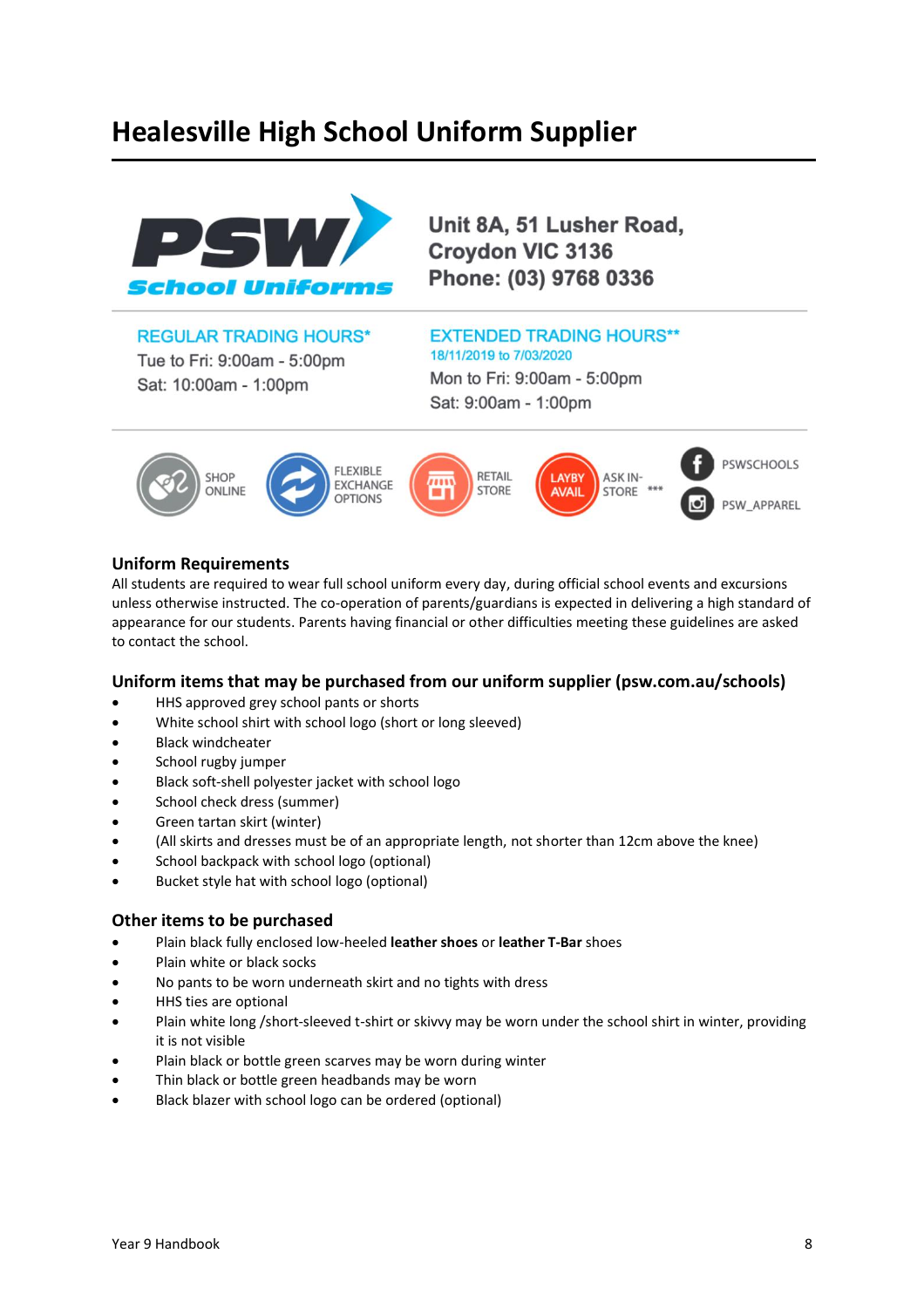# **Clarifications**

- Non-school jackets are NOT to be worn at school
- Hooded jumpers are NOT to be worn at school
- Canvas and slip-on black shoes are NOT to be worn. No white on black school shoes
- Beanies are NOT to be worn at school. Sunhats are encouraged for outside in summer

# **Sport / physical education uniform requirements**

It is compulsory for all students to wear the following uniform items for all sport and physical education classes and also when participating in interschool level sports.

- HHS grey sports polo t-shirt
- HHS black shorts or plain black tracksuit pants
- **Runners**
- Hat during terms 1 & 4. (As part of the SunSmart policy students are required to wear a hat when participating in an outdoor activity for sport or physical education classes. A wide brimmed hat is preferable, but School Council has deemed a cap acceptable. Suitable hats are available from the uniform supplier)
- Students who have sport or physical education classes in period 6 are allowed to go home in their sport uniform. This includes the HHS black shorts or plain black tracksuit pants. Only students who attend these classes in full sport uniform will be allowed to go home without changing

# **Dress Code requirements for non-uniform days**

When students are permitted to be out of uniform, their clothes should be appropriate to wear to school and be as close to uniform items as possible (plain, neat and casual).

#### The following **must not be worn at school at any time:**

- Thongs or unsafe shoes (includes slippers and Ugg Boots)
- Singlet/midriff tops (shoulders/stomach must be covered; sleeves and a collar are encouraged)
- Inappropriate length shorts, skirts or dresses
- Items with offensive or inappropriate language/pictures. Ripped or torn clothes.
- Excessive jewellery. Piercings must be covered in practical classes to comply with safety regulations.

### **Summary of action when students do not adhere to Uniform or Dress Code**

- 1. In exceptional circumstances, when a student is unable to wear correct school uniform, they are required to bring a note from their parent/guardian giving a valid reason for non-compliance. This note should be given to their Year Level Manager or Period One teacher. They will be given a pass to cover them.
- 2. Students out of uniform without a valid note will be given a pass, however, they will also be given a lunchtime detention.
- 3. Repeat offences will be followed up by the relevant Year Level Manager and the student will be given an after-school detention. Parents will be informed of repeat non-compliance.
- 4. If a student does not comply with the Uniform Dress Code or meet Health and Safety Guidelines, parents may be contacted, and the student may be excluded from an activity.

### **Lost uniform items**

Please make sure all school clothing is clearly labelled with your student's name. This will assist in the return of lost items.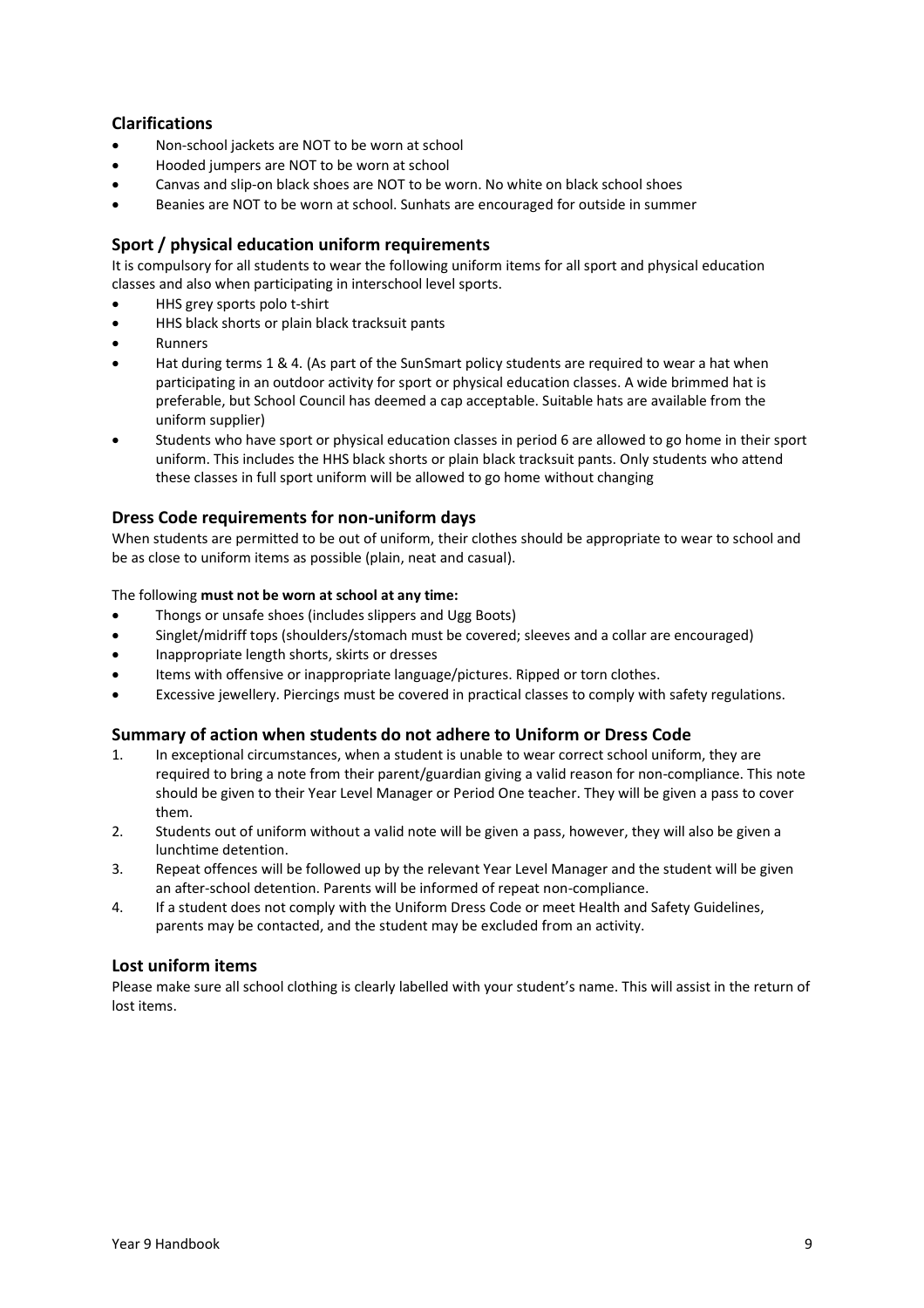# **Student Engagement and Wellbeing**

All members of the school community have the right to work in a safe and respectful learning environment free from intimidation, bullying and harassment and where positive relationships are fostered and encouraged. When behaviours that do not support our positive school culture occur, the school works towards restoring relationships and appropriate consequences are negotiated using the principles of Restorative Practice.

The Student Wellbeing Manager is available to all students, parents and teachers for support and advice in behavioural, social and learning problems. This person liaises with staff from all areas of the school, Counsellors and Youth Workers and outside agencies where necessary to assist student wellbeing.

The school's Health Educator (school nurse) assists with individual health counselling, health promotion and health education classes.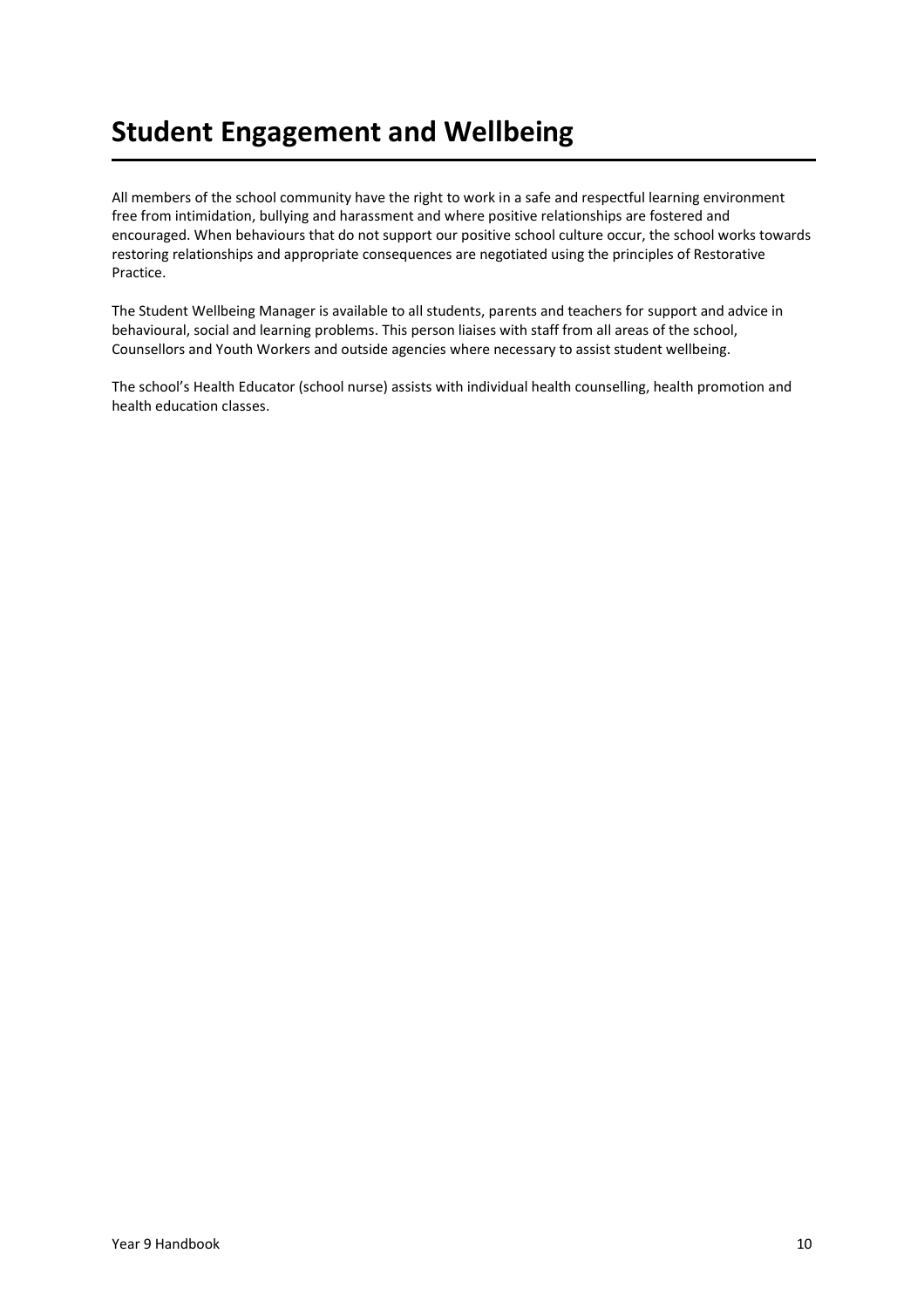# **The Year 9 Curriculum**

The Year 9 Curriculum is comprised of subjects from the domains of English, Mathematics, Science, Humanities, Health and Physical Education, Technology and The Arts. Subjects are divided into *Core* and *Elective* based subjects.

Students in Year 9 will study seven subjects per semester.

Each student's program of study will include:

- 5 core subjects (both semesters)
- 2 preference elective subjects per semester (4 in total for the year)

#### **Core Subjects**

Core subjectsarethosethatstudentsarerequiredtocompleteinorder tomoveontothenextlevel. These are full year subjects that are compulsory for all students.

- $\triangleright$  English (5 periods/week)
- $\triangleright$  Mathematics (5 periods/week)
- $\blacktriangleright$  Humanities (5 periods/week)
- $\triangleright$  Science (4 periods/week)
- $\triangleright$  PE/Health (4 periods/week)

#### **Electives**

At Year 9, students have the opportunity to select elective subjects. Students should use their experiences gained throughout Year 7 and 8 to make decisions regarding their electives.

Students must choose Course A or Course B from the following (each subject runs for 4 periods a week)

# **COURSE A: Japanese (all year)**

# **COURSE B: Wood Technology, Metal Technology, Art, Photography**

Students must choose one subject for each semester (each subject runs for 3 periods a week)

#### **SEMESTER ONE: Media, World Food, Fashion Design**

#### **SEMESTER TWO: Drama, Food Celebrations, Recycled Sculpture**

\*Instrumental Music is an extra-curricular program. Students are released from regular classes for one lesson per week on a rotational basis.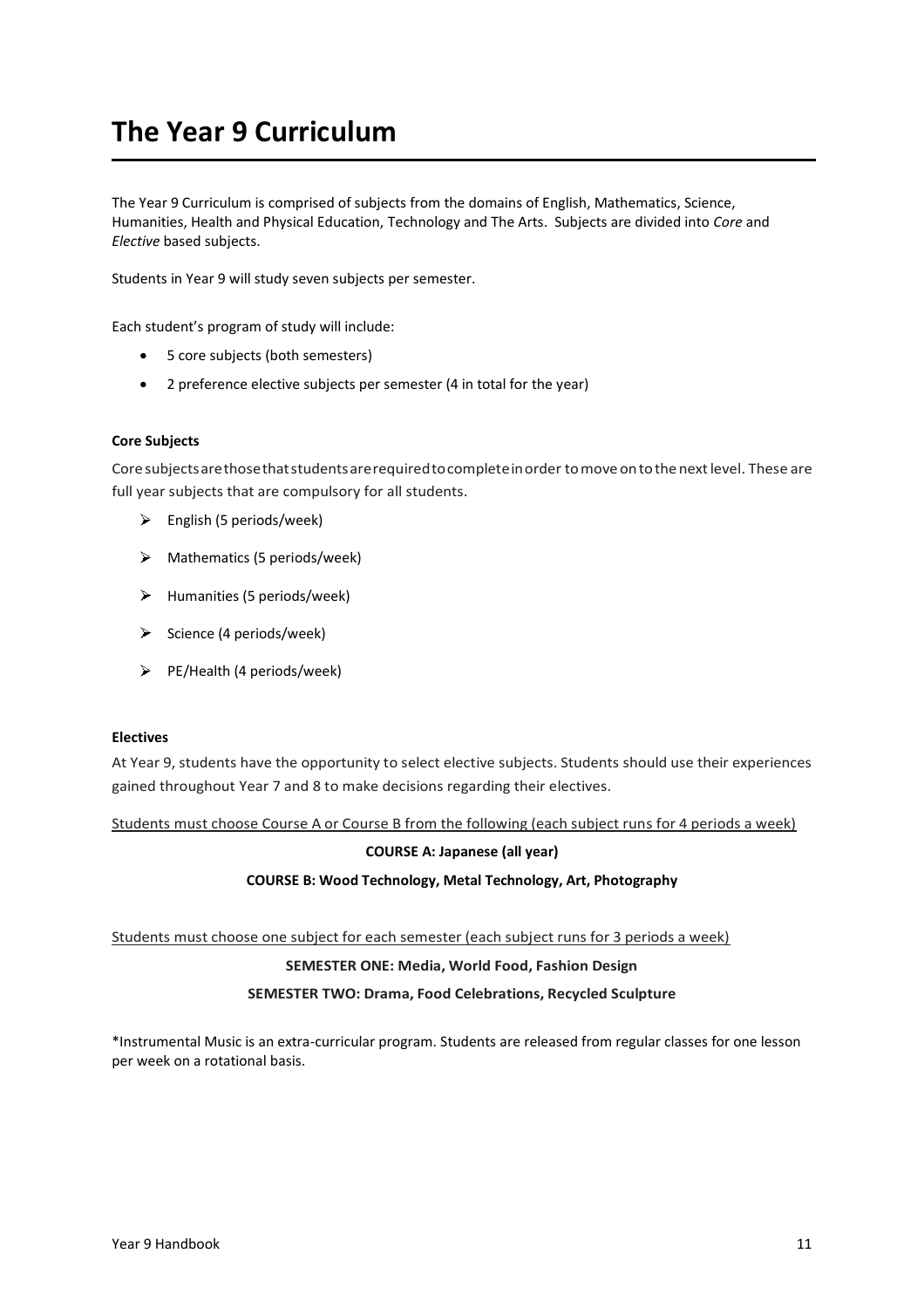# **Subject Selection Advice**

You must be careful when making your choices to see that they are right for you. Study the descriptions of units carefully and discuss your choices with parents and teachers.

- Am I interested in the subject?
- What am I good at? What do I enjoy doing? Think about your previous experiences, successes and difficulties with subjects already studied.
- Will it prepare me for the future senior classes I hope to do?
- Have I checked what is required for my career choices?
- Will these subjects help me to develop skills, knowledge and attitudes useful throughout my life, not just my career pathway? What are my goals?
- Am I prepared to pay additional costs that may be associated with the subject?
- Do not choose an elective because of factors such as peer pressure or friendship.

For further advice on Career Pathways, please book an appointment with the Careers/VET Managers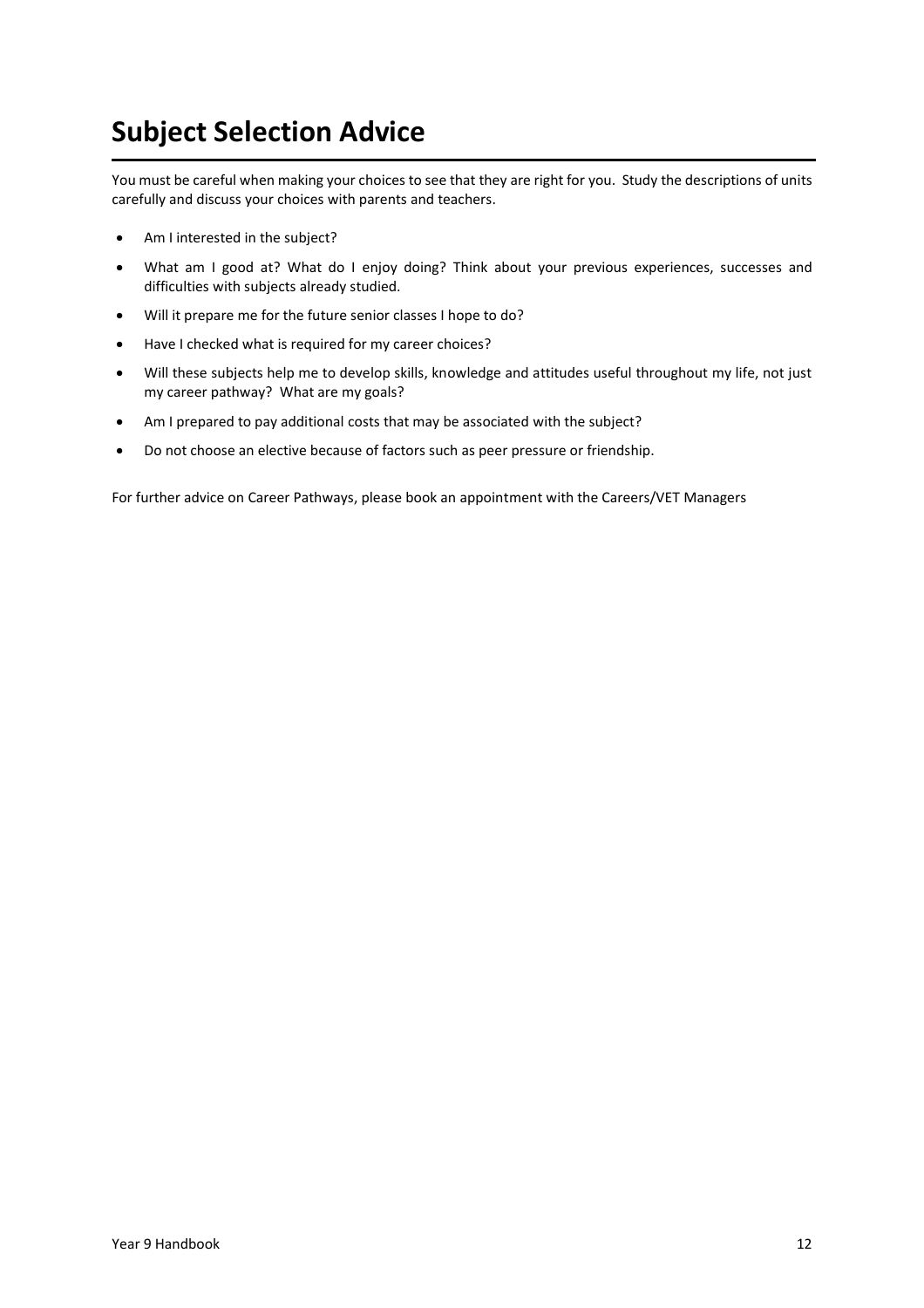# **Year 9 Core Units**

### **English**

Students use ideas from film and creative exercises to write their own tall stories. They establish persuasive language skills and further develop their understanding of ways to structure text response essays. Students will build upon established skills to research the ways social media affects our daily lives. They explore how texts use language to deliver meaning and insight and how language can position an audience.

**Assessment**: Based on student participation in class activities, oral presentations, language analysis and various writing pieces. Submission of all set work and the examination must be to a satisfactory standard.

#### **Mathematics**

Students will cover a range of topics including Pythagoras' Theorem, Number, Measurement, Indices, Trigonometry, Linear Equations, Financial Mathematics, Statistics and Probability. They will further their understanding of the application of mathematics through problem solving and enquiry. At the end of this unit students should be able to work both co-operatively and independently on simple and complex mathematical tasks. They should also organise and maintain a neat record of class activities and confidently use technology to enhance their learning.

**Assessment:** A range of tasks will be used to assess a level of competence against the Victorian Curriculum dimensions for each unit. These include class activities, exercises, projects, problem solving, tests, examinations and homework sheets.

#### **Humanities**

Humanities will be separated into four areas: 1. Geography 2. History 3. Civics and Citizenship 4. Economics and Business.

**Assessment:** Assessment will be based on participation in class activities with a folio of work, research investigations, tests, projects, case study or data analysis, and an examination.

#### **Geography (1 term)**

The Geography curriculum presents a structured way of exploring, analysing and understanding the characteristics of the places that make up our world using the concepts of place, space, environment, interconnection, sustainability, scale and change. It addresses scales from the personal to the global and time periods from a few years to thousands of years. Students learn to respond to questions in a geographically distinctive way, to collect, evaluate, analyse and interpret information, and suggest responses to what they have learned. They conduct fieldwork, map and interpret data and spatial distributions, and use spatial technologies. These skills can be applied in everyday life and at work.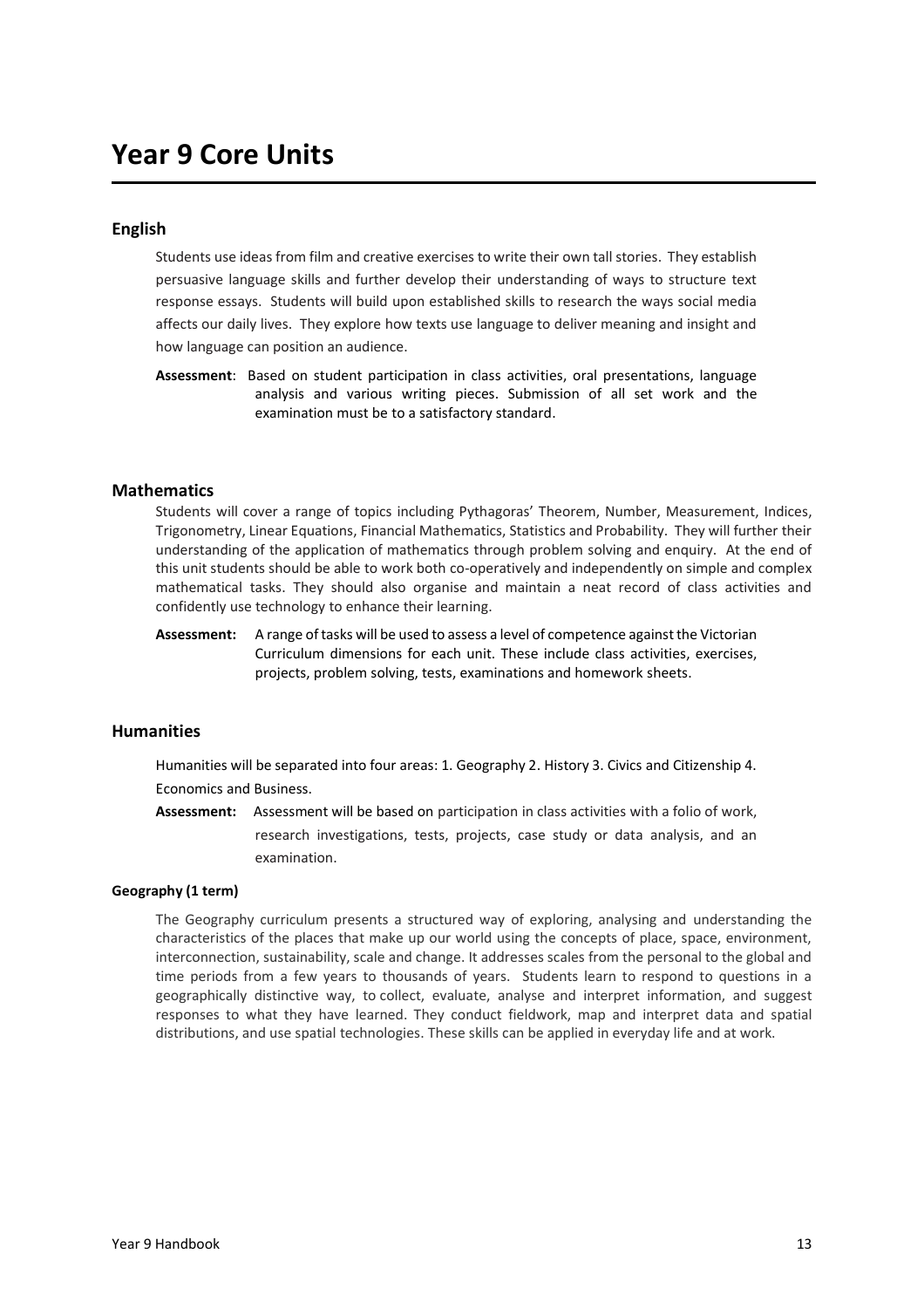#### **Civics and Citizenship / Economics and Business (1 term)**

*Civics and Citizenship* is essential in enabling students to become active and informed citizens who participate in and sustain Australia's democracy. Through the study of Civics and Citizenship, students investigate political and legal systems, and explore the nature of citizenship, diversity and identity in contemporary society. They gain the knowledge and skills necessary to question, understand and contribute to the world in which they live.

The *Economics and Business* curriculum explores the ways in which individuals, families, the community, workers, businesses and governments make decisions in relation to the allocation of resources. It enables students to understand the process of economic and business decisionmaking at the personal, local, national, regional and global levels and the effects of these decisions on themselves and others, now and in the future. Students learn to appreciate the interdependence of decisions made and develop the knowledge, understanding and skills that will inform and encourage them to participate in, and contribute to, the economy.

#### **History (1 semester)**

Australian history is taught within a world history approach. This equips students for the world in which they live and enhances students' appreciation of Australian history. Students appreciate Australia's distinctive path of social, economic and political development, and Australia's position in the Asia-Pacific region, and our global relationships. Students develop an understanding of the past and present experiences of Aboriginal and Torres Strait Islander peoples, their identity, and the continuing contribution and value of their culture. This knowledge and understanding is essential for informed and active participation in Australia's diverse society.

#### **Science**

The Science course aims to develop each student's understanding of Biology, Chemistry, Earth and Space sciences, Physical sciences and science as an aspect of Human Endeavour. These areas are explored through a range of activities which includes research, practical experimentation, teamwork, excursions, problem solving and communication. Students examine the factors that affect the transfer of energy through an electric circuit. They explore how body systems work together in response to the environment. The body's response to microorganisms and the function of the immune system are also investigated.

**Assessment:** Based on set tasks such as research assignments, practical reports, tests and an examination at the end of each semester. Students are expected to maintain an organised record of class work in the form of a workbook and an activity folio.

#### **Health and Physical Education**

Students apply more specialised movement skills and complex movement strategies in a variety of team and individual games and activities. They reflect on how fair play and ethical behaviour can influence the outcomes of sports. In Health, students learn to critique behaviours and contextual factors that influence the health and wellbeing of their communities, with a major focus on mental and sexual health, and drug issues.

**Assessment:** Students will be required to complete a number of small research-based investigations as well as a major project, which will incorporate a detailed analysis and examination of a chosen area of focus.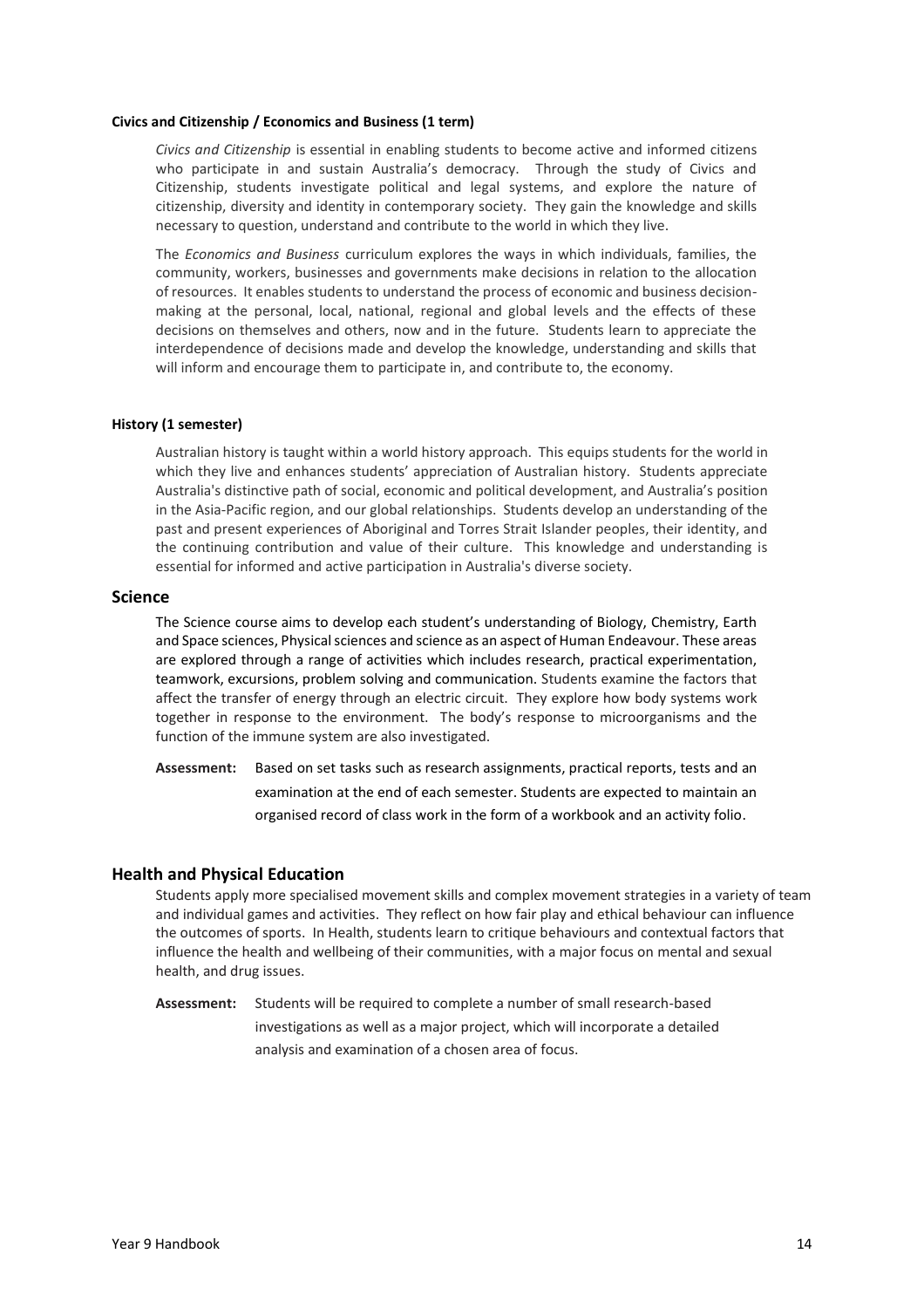# **Year 9 Elective Units**

### **Art (one term)**

Students build an understanding of the importance of the 'Visual Diary' and the process of designs and inspiration. They will explore a variety of materials and techniques which include painting, photography, and sculpture. Students will design and develop their own ideas realistically and in abstract ways. Students also investigate and analyse several artists and their work.

**Assessment:** Students will be assessed against a range of work including their original artistic works, visual diary, focused investigations, and their final personal project and presentation.

# **Photography (one term)**

Students become familiar with the running of the darkroom and all the equipment therein, as well as the media room and its associated digital equipment. Students identify the codes and conventions of photography, understanding the camera and the application of light and shutter speed. Students will investigate the workings of the camera and darkroom and use techniques such as dodging, burning, using filters and various light effects. In addition, they will be skilled in the use of Photoshop for image manipulation and will learn how to see through the lens making good visual decisions.

**Assessment:** Based on participation in class, a photogram, a folio of dark room images as well as Surrealist digital images, and a research project.

### **Wood Technology (one term)**

Students further develop their ability to effectively and safely use a range of tools to design and create objects made from wood. Students will develop an understanding of the design process. This is largely a 'hands on' subject.

**Assessment:** Students will be assessed according to their ability to create objects that have used measurement accurately and have followed the various elements of the design brief provided to them.

### **Metal Technology (one term)**

Students will learn about metal resources and they will consider how various metals are used in everyday society. They will develop their capacity to create objects out of metal and to manipulate metal through the use of various tools.

**Assessment:** Students will be assessed according to their ability to use relevant tools to create objects out of metal.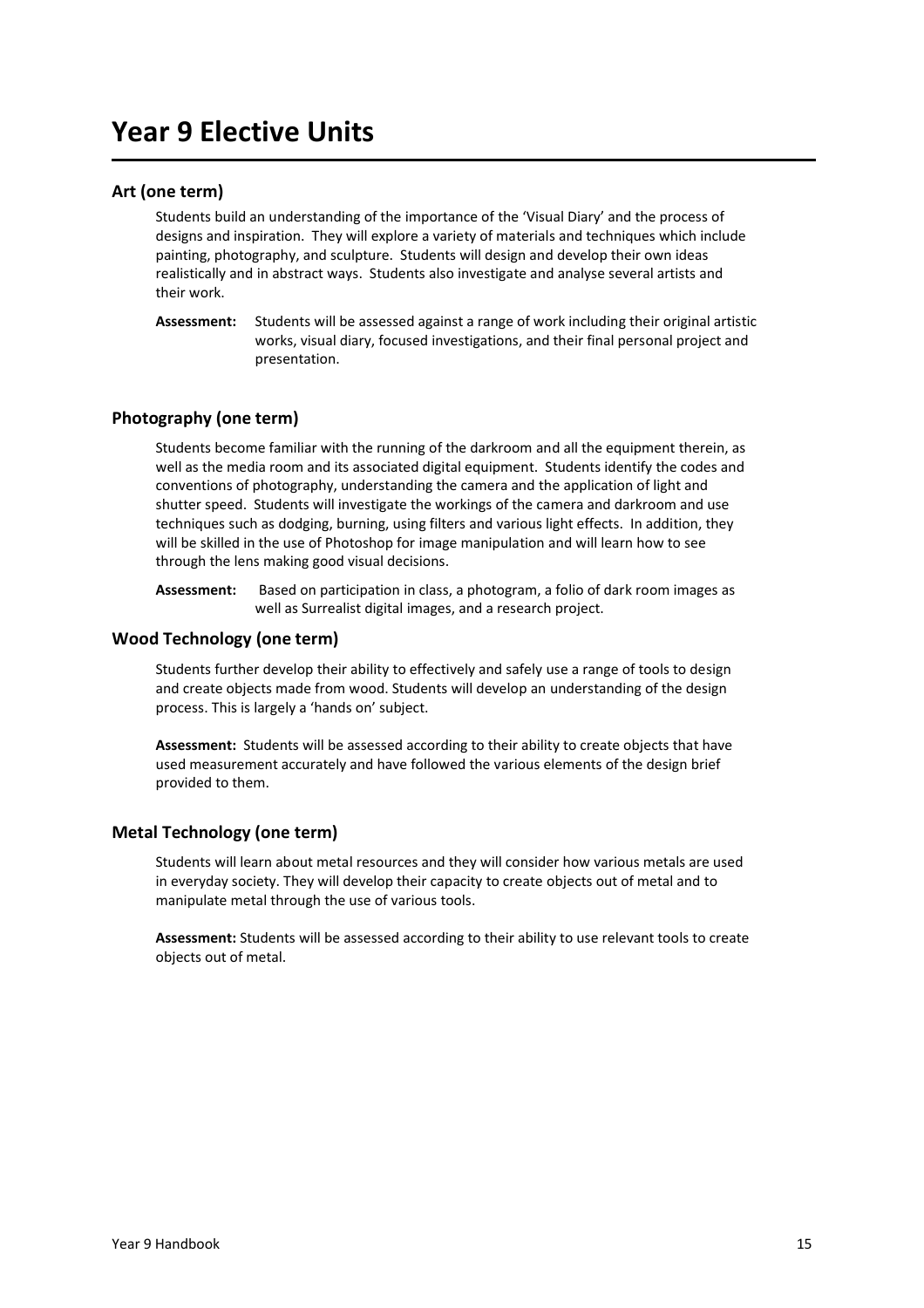### **LOTE – Japanese (full year)**

A second language is proven to be beneficial to students overall linguistic skills, as well as being an excellent tool to aid in improving memory and recall. Students will continue to gain confidence as their ability to speak, read and write in Japanese increases. A by-product of studying the Japanese language is that students will inevitably learn more about its culture and reflect on the similarities and differences between Australia and Japan. Examples of the main topics that students will explore are; Japan's milestones, cultural values, food and consumer trends to name a few and these will be explored through a varied array of cultural and language-based activities. Students will be continually revising previously learnt vocabulary and grammar, which will add to their self-esteem, whilst continuing to add new vocabulary and grammar as the subject continues.

**Assessment:** Assessment will cover the four areas of oral, reading, writing and listening. A series of oral and written tests will determine the student's ability and progress.

#### **World Food (Semester 1)**

Students produce a range of menu items using a variety of food preparation methods. Students will use the technology design process to investigate the factors that influence food selection. Students examine the relationship between nutrition and health and use their sensory characteristics to evaluate various food products. This subject will have a focus on the exploration of a range of international cuisines.

**Assessment:** Based on the planning, preparation and evaluation of production work using a specific design brief, as well as the completion of written work in class, homework tasks and an end of semester examination.

#### **Media Studies (Semester 1)**

Students are introduced to basic camera skills, taking images in a variety of settings. They will explore the conventions of music CD covers and posters and create their own. Students analyse music videos using appropriate media terminology and will work collaboratively to produce a class magazine, taking on various roles each.

**Assessment:** Based on participation in class, as well as the completion of set tasks such as a poster, computer image, music video analysis and class magazine task.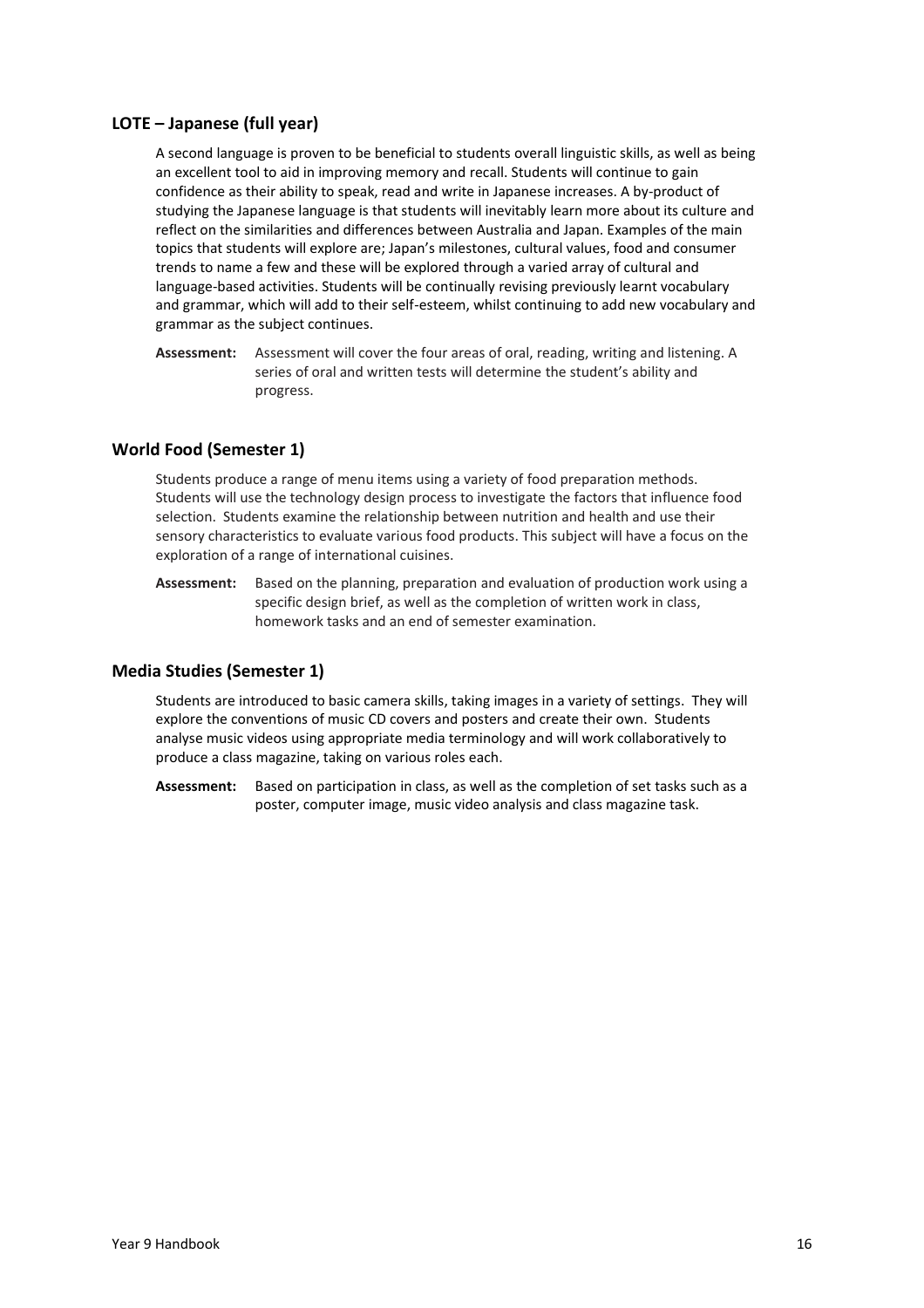# **Fashion Design (Semester 1)**

Students will begin the semester with a review of basic machine and hand sewing skills and refresh their memory of textiles equipment. Students will then expand on their understanding, learning more complex techniques and processes including inserting zippers, buttonholes and overlocking. Students will become familiar with pattern markings and use patterns to construct a garment. They will formulate individual design briefs and use them to inform their product designs. Students will discuss sustainability and the impact of fashion on the planet. ICT will be used to develop potential designs and explore silk-screen processes. Students will also investigate a number of different fashion designers, fashion labels and advertising to inform their designs.

**Assessment:** Based on participation in class, fashion illustrations, basic garment construction, a screen printing production item and a research task.

### **Food Celebrations (Semester 2)**

Students produce a range of menu items using a variety of food preparation methods. Students will use the technology design process to investigate the factors that influence food selection. Students examine the relationship between nutrition and health and use their sensory characteristics to evaluate various food products. This subject will have a focus on the exploration of food as a way to celebrate key events.

**Assessment:** Based on the planning, preparation and evaluation of production work using a specific design brief, as well as the completion of written work in class, homework tasks and an end of semester examination.

#### **Recycled Sculpture (Semester 2)**

Recycled Sculpture is an arts elective where students create sculptures and found art objects from recycled materials. Students participate in group projects, primarily with the purpose of improving the school landscape and gardens. Students acquire skills in metalwork, woodwork, painting and sculpture of a variety of materials. The theoretical component of the subject requires students to demonstrate an understanding of the elements of design and to research the works of a renowned artist.

**Assessment:** Students are required to create an individual project, a collaborative project and a design folio.

#### **Drama (Semester 2)**

Drama enables students to imagine, create, participate and explore the world they live in. The study of Drama embodies all aspects of stage production, from performance to behind-thescenes production. In creating performance practice, students actively use body, gesture, movement, voice and language, taking on roles to explore and depict real and imagined worlds. Students create, rehearse and perform various types of theatre.

**Assessment:** Collaborating and developing scripted and devised pieces of theatre and delivering these collaborations to an audience.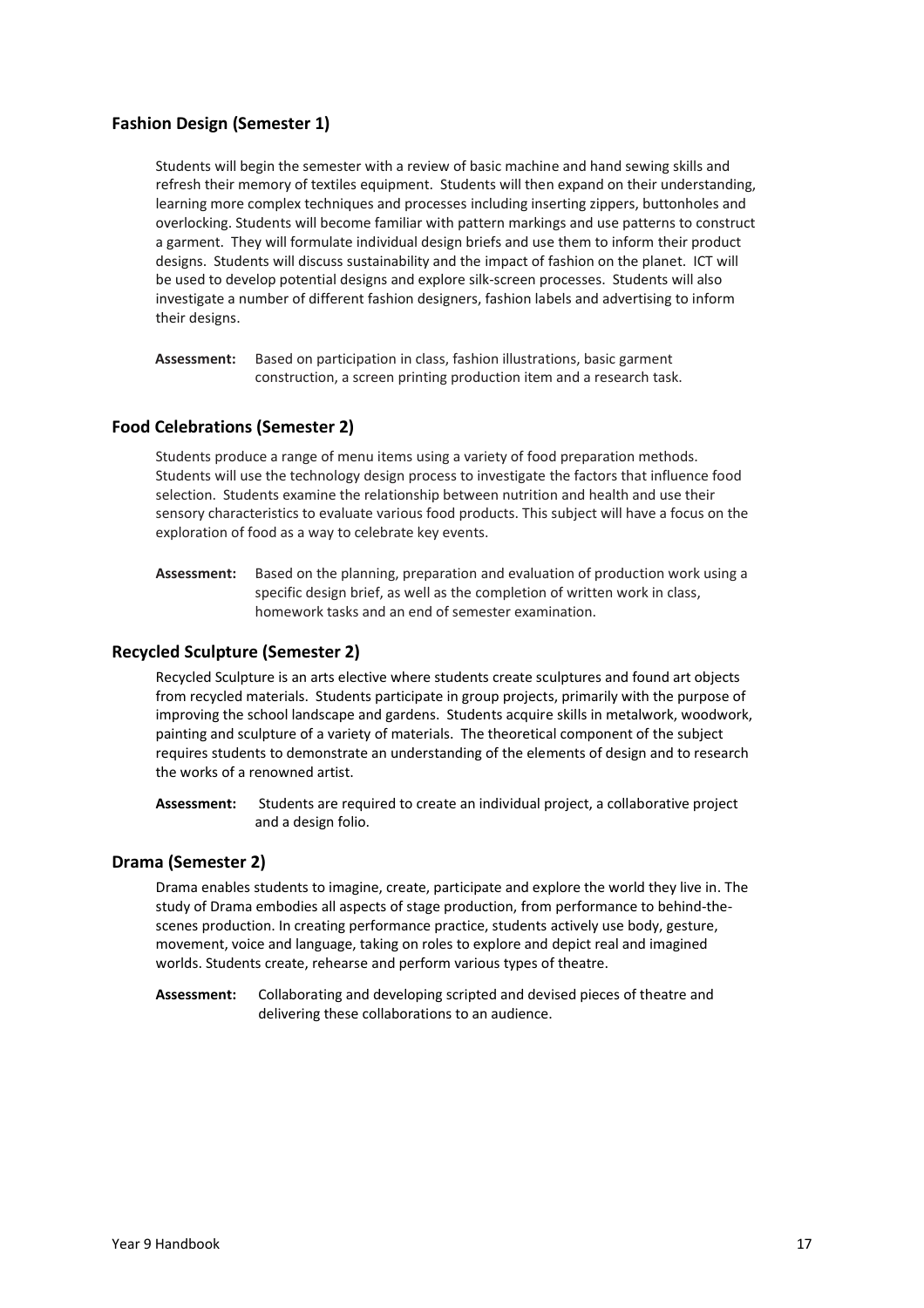#### **Instrumental Music**

The Instrumental Music Program gives students the opportunity to learn a brass, woodwind or percussion instrument. Private vocal and piano lessons are also available, and small ensemble extension groups are available to join. The Music Program provides performance opportunities for students throughout the year, including two major school concerts. Through music, students acquire many valuable life skills and learn to play their chosen instrument in a safe, supportive and friendly environment.

**Assessment:** Students are required to attend an instrumental music lesson and an afterschool band rehearsal on a weekly basis.